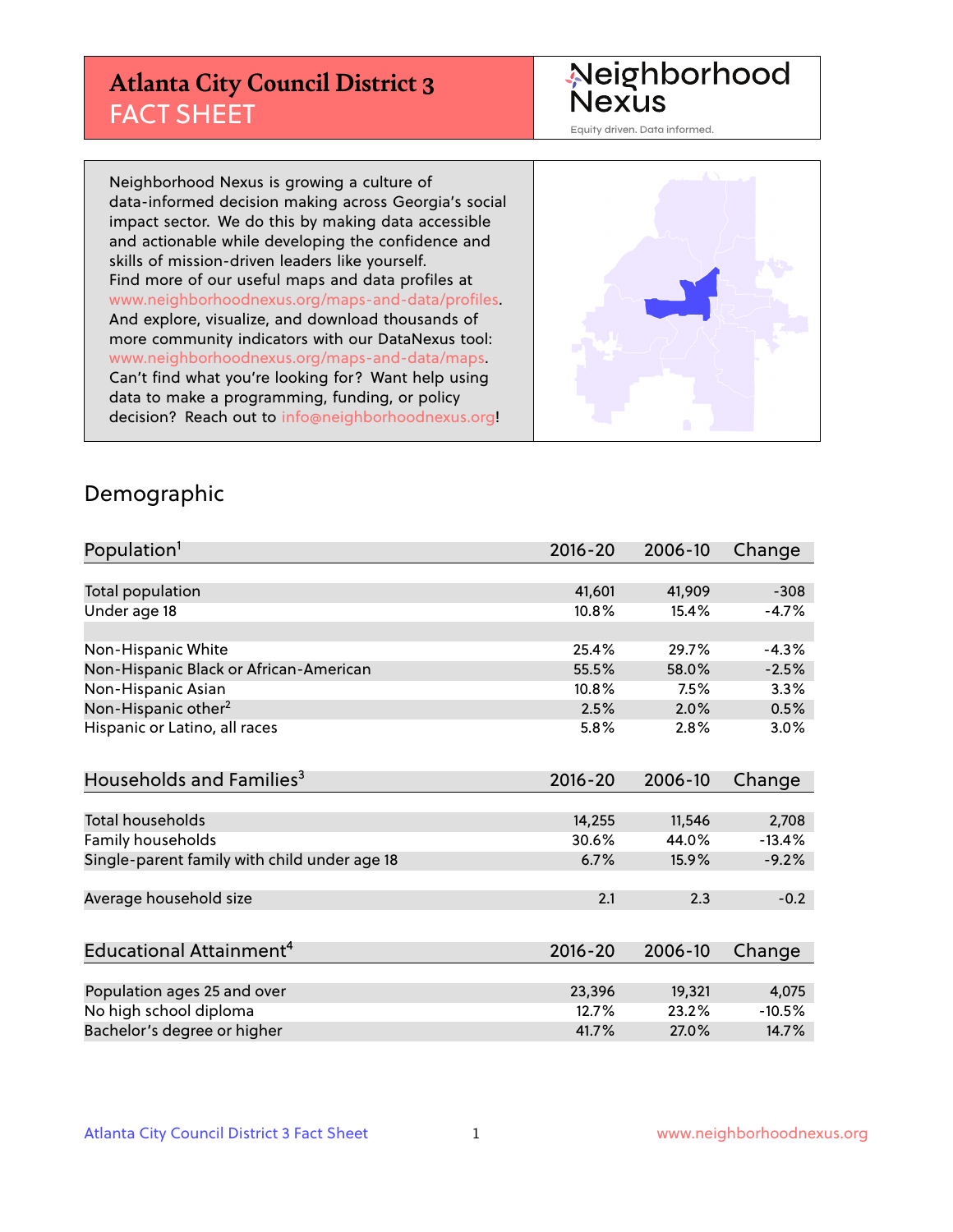# Change Measures, continued...

| Employment <sup>5</sup>                            | $2016 - 20$     | 2006-10         | Change           |
|----------------------------------------------------|-----------------|-----------------|------------------|
|                                                    |                 |                 |                  |
| Total workers residing in district                 | 13,533          | 10,375<br>35.5% | 3,158            |
| Workers with earnings \$1250/month or less         | 21.1%<br>30.6%  |                 | $-14.3%$         |
| Workers with earnings \$1251/month to \$3333/month |                 | 48.7%           | $-18.1%$         |
| Workers with earnings greater than \$3333/month    | 48.2%           | 15.8%           | 32.4%            |
| Total jobs located in district                     | 36,882          | 18,417          | 18,465           |
| Jobs with earnings \$1250/month or less            | 24.4%           | 22.9%           | 1.5%             |
| Jobs with earnings \$1251/month to \$3333/month    | 27.7%           | 37.5%           | $-9.8%$          |
| Jobs with earnings greater than \$3333/month       | 47.9%           | 39.6%           | 8.3%             |
|                                                    |                 |                 |                  |
| Jobs/workers ratio                                 | 2.7             | 1.8             | 1.0              |
|                                                    |                 |                 |                  |
| Income and Poverty <sup>6</sup>                    | 2016-20         | 2006-10         | Change           |
|                                                    |                 |                 |                  |
| Median household income                            | \$39,843        | \$28,225        | \$11,619         |
|                                                    |                 | 27,948          |                  |
| Population for whom poverty status is determined   | 30,668<br>34.2% | 38.4%           | 2,721            |
| Population below poverty                           |                 |                 | $-4.2%$          |
| Housing <sup>7</sup>                               | $2016 - 20$     | 2006-10         | Change           |
|                                                    |                 |                 |                  |
| Total housing units                                | 19,244          | 17,459          | 1,785            |
| Occupied housing units                             | 74.1%           | 66.1%           | 7.9%             |
| Vacant housing units                               | 25.9%           | 33.9%           | $-7.9%$          |
|                                                    |                 |                 |                  |
| Occupied housing units                             | 14,255          | 11,546          | 2,708            |
| Owner occupied housing units                       | 33.6%           | 30.5%           | 3.1%             |
| Renter occupied housing units                      | 66.4%           | 69.5%           | $-3.1%$          |
|                                                    |                 |                 |                  |
| Access to a Vehicle <sup>8</sup>                   | $2016 - 20$     | 2006-10         | Change           |
|                                                    |                 |                 |                  |
| Occupied housing units<br>No vehicle available     | 14,255<br>25.2% | 11,546<br>30.2% | 2,708<br>$-5.0%$ |
|                                                    |                 |                 |                  |
| Crime Rates, per 10,000 Population <sup>9</sup>    | 2017-21         | 2012-16         | Change           |
|                                                    |                 |                 |                  |
| All Part I crimes                                  | 534.8           | 771.3           | $-236.5$         |
| Violent crime                                      | 84.3            | 128.0           | $-43.7$          |
| Murder                                             | 2.8             | 3.5             | $-0.7$           |
| Robbery                                            | 23.9            | 57.5            | $-33.5$          |
| Aggravated assault                                 | 57.5            | 67.1            | $-9.5$           |
| Property crime                                     | 450.5           | 643.3           | $-192.8$         |
| <b>Burglary</b>                                    | 60.5            | 130.5           | $-70.0$          |
| Larceny                                            | 328.8           | 424.4           | $-95.6$          |
| Vehicle theft                                      | 61.2            | 88.4            | $-27.3$          |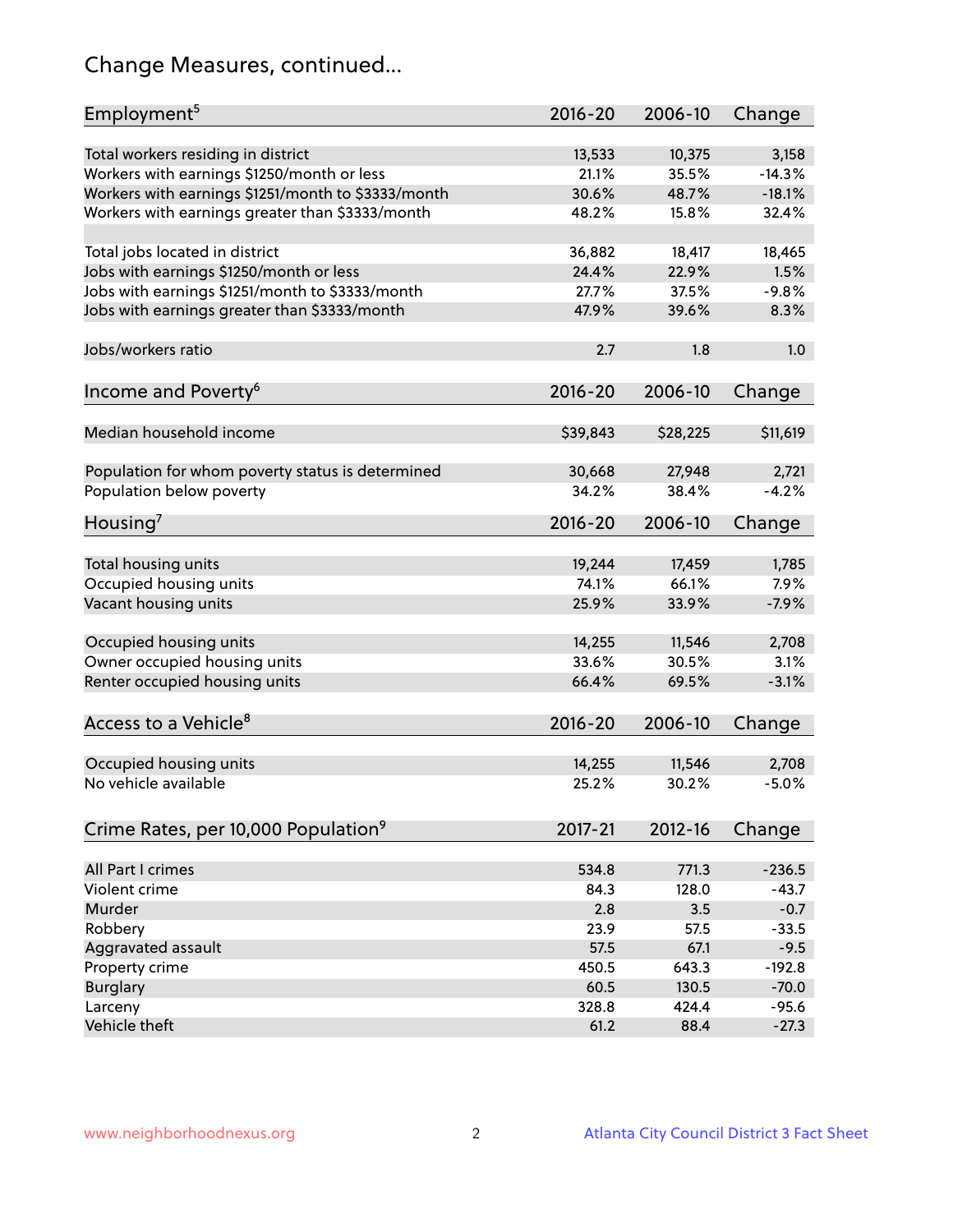# Current Data: Demographic

| Sex and Age, 2016-20 <sup>10</sup>                    | <b>Estimate</b> | Margin of Error |
|-------------------------------------------------------|-----------------|-----------------|
| Total population                                      | 41,601          | ±2,094          |
| Male                                                  | 57.1%           | $\pm 3.0\%$     |
| Female                                                | 42.9%           | $\pm1.8\%$      |
| Under 5 years                                         | 3.0%            | $\pm$ 0.7%      |
| 5 to 9 years                                          | 3.0%            | $\pm$ 0.7%      |
| 10 to 14 years                                        | 3.1%            | $\pm 0.8\%$     |
| 15 to 19 years                                        | 13.0%           | $\pm 1.1\%$     |
| 20 to 24 years                                        | 21.7%           | $\pm 2.1\%$     |
| 25 to 34 years                                        | 20.6%           | $\pm 1.6\%$     |
| 35 to 44 years                                        | 9.2%            | $\pm 1.0\%$     |
| 45 to 54 years                                        | 9.3%            | ±1.4%           |
| 55 to 59 years                                        | 5.6%            | $\pm1.7\%$      |
| 60 to 64 years                                        | 4.2%            | $\pm$ 0.7%      |
| 65 to 74 years                                        | 4.9%            | $\pm 0.8\%$     |
| 75 to 84 years                                        | 1.5%            | $\pm$ 0.6%      |
| 85 years and over                                     | 0.9%            | $\pm$ 0.3%      |
| Median age (years)                                    | 27.4            | $\pm$ 0.3       |
| Race and Ethnicity, 2016-20 <sup>11</sup>             | <b>Estimate</b> | Margin of Error |
| <b>Total population</b>                               | 41,601          | ±2,094          |
| Hispanic or Latino (of any race)                      | 5.8%            | $\pm 1.3\%$     |
| Not Hispanic or Latino                                | 94.2%           | $\pm 1.1\%$     |
| White alone                                           | 25.4%           | $\pm$ 1.9%      |
| Black or African American alone                       | 55.5%           | $\pm 3.1\%$     |
| American Indian and Alaska Native alone               | 0.2%            | $\pm$ 0.2%      |
| Asian alone                                           | 10.8%           | $\pm1.6\%$      |
| Native Hawaiian and other Pacific Islander alone      | 0.0%            | $\pm$ 0.2%      |
| Some other race alone                                 | 0.2%            | $\pm$ 0.2%      |
| Two or more races                                     | 2.0%            | $\pm$ 0.5%      |
| U.S. Citizenship Status, 2016-20 <sup>12</sup>        | <b>Estimate</b> | Margin of Error |
| Foreign-born population                               | 5,251           | $\pm$ 845       |
| Naturalized U.S. citizen                              | 24.4%           | $\pm$ 3.9%      |
| Not a U.S. citizen                                    | 75.6%           | $\pm$ 7.6%      |
| Citizen, Voting Age Population, 2016-20 <sup>13</sup> | <b>Estimate</b> | Margin of Error |
| Citizen, 18 and over population                       | 33,240          | $\pm$ 1,745     |
| Male                                                  | 57.3%           | ±3.3%           |
| Female                                                | 42.7%           | $\pm 1.6\%$     |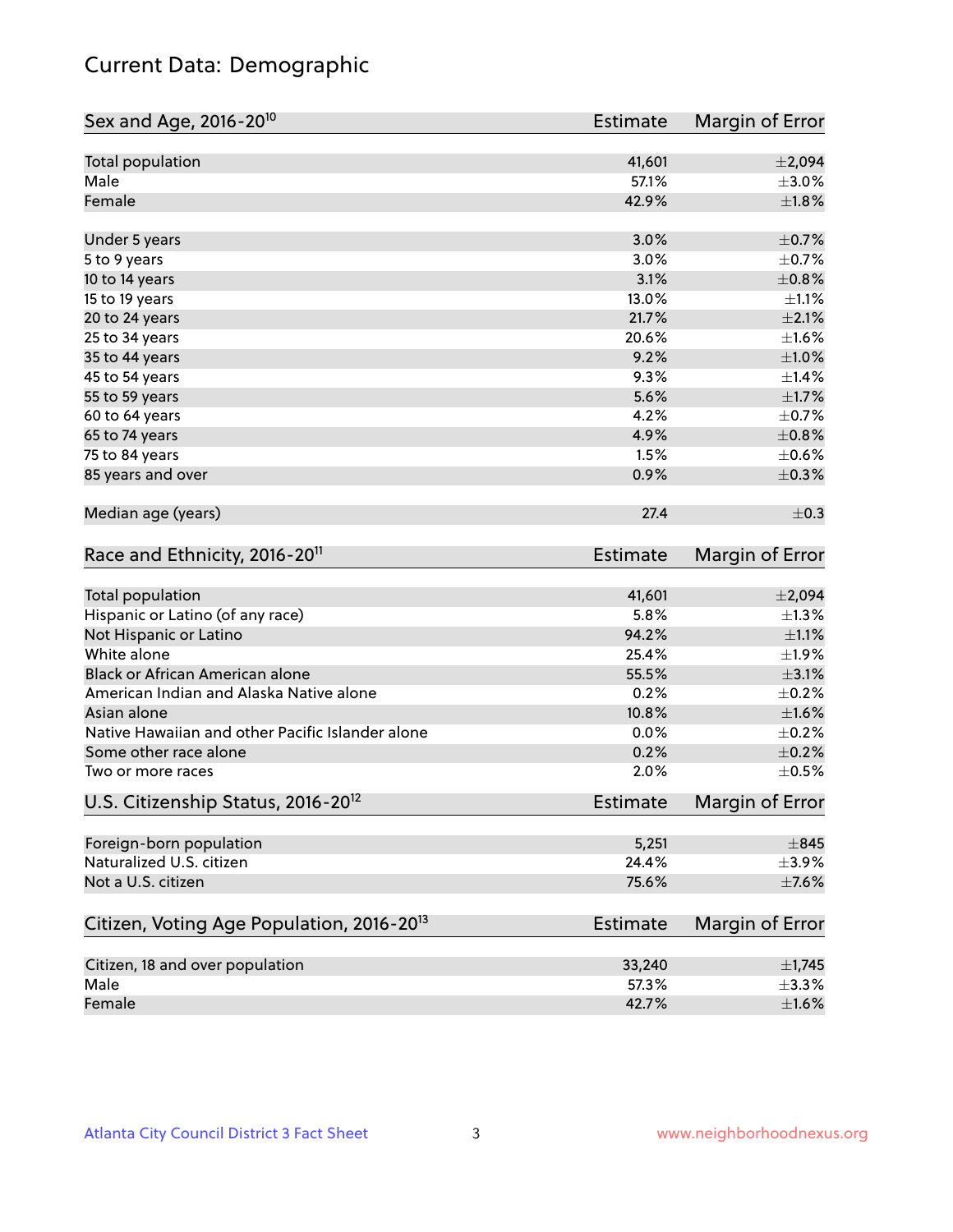# Current Data: Economic

| Income, 2016-20 <sup>14</sup>                           | Estimate        | Margin of Error |
|---------------------------------------------------------|-----------------|-----------------|
| All households                                          |                 |                 |
|                                                         | 14,255<br>16.0% | $\pm$ 1,029     |
| Less than \$10,000                                      |                 | ±4.8%           |
| \$10,000 to \$14,999                                    | 7.2%            | $\pm 1.3\%$     |
| \$15,000 to \$24,999                                    | 12.2%           | $\pm 2.3\%$     |
| \$25,000 to \$34,999                                    | 9.8%            | $\pm 2.7\%$     |
| \$35,000 to \$49,999                                    | 13.6%           | $\pm 2.4\%$     |
| \$50,000 to \$74,999                                    | 13.7%           | $\pm 2.3\%$     |
| \$75,000 to \$99,999                                    | 10.7%           | $\pm 3.0\%$     |
| \$100,000 to \$149,999                                  | 8.4%            | $\pm 1.5\%$     |
| \$150,000 to \$199,999                                  | 3.9%            | $\pm 1.0\%$     |
| \$200,000 or more                                       | 4.5%            | $\pm 1.7\%$     |
| Median household income (dollars)                       | \$39,843        | $\pm$ 1,707     |
| Mean household income (dollars)                         | \$61,669        | ±7,281          |
| Households with earnings                                | 75.3%           | $\pm$ 7.4%      |
| Mean earnings (dollars)                                 | \$72,862        | ±10,150         |
| Households with Social Security                         | 19.2%           | $\pm 2.5\%$     |
| Mean Social Security income (dollars)                   | \$13,761        | $\pm$ 2,470     |
| Households with retirement income                       | 10.2%           | $\pm1.8\%$      |
| Mean retirement income (dollars)                        | \$14,638        | $\pm 2,006$     |
| Households with Supplemental Security Income            | 6.3%            | $\pm$ 1.2%      |
| Mean Supplemental Security Income (dollars)             | \$8,663         | $\pm$ 942       |
| Households with cash public assistance income           | 1.6%            | $\pm$ 0.6%      |
| Mean cash public assistance income (dollars)            | \$1,357         | $\pm 692$       |
| Households with Food Stamp/SNAP benefits in the past 12 | 20.1%           | $\pm 2.1\%$     |
| months                                                  |                 |                 |
|                                                         |                 |                 |
| Family households                                       | 4,368           | $\pm$ 450       |
| Less than \$10,000                                      | 8.8%            | $\pm$ 3.1%      |
| \$10,000 to \$14,999                                    | 6.2%            | $\pm 2.4\%$     |
| \$15,000 to \$24,999                                    | 16.1%           | $\pm 4.1\%$     |
| \$25,000 to \$34,999                                    | 6.5%            | $\pm 2.9\%$     |
| \$35,000 to \$49,999                                    | 12.3%           | ±4.8%           |
| \$50,000 to \$74,999                                    | 15.6%           | ±4.3%           |
| \$75,000 to \$99,999                                    | 10.1%           | $\pm 2.7\%$     |
| \$100,000 to \$149,999                                  | 10.1%           | ±2.9%           |
| \$150,000 to \$199,999                                  | 5.3%            | $\pm 2.5\%$     |
| \$200,000 or more                                       | 9.0%            | $\pm$ 4.9%      |
| Median family income (dollars)                          | \$50,247        | $\pm$ 4,496     |
| Mean family income (dollars)                            | \$84,327        | ± 25,401        |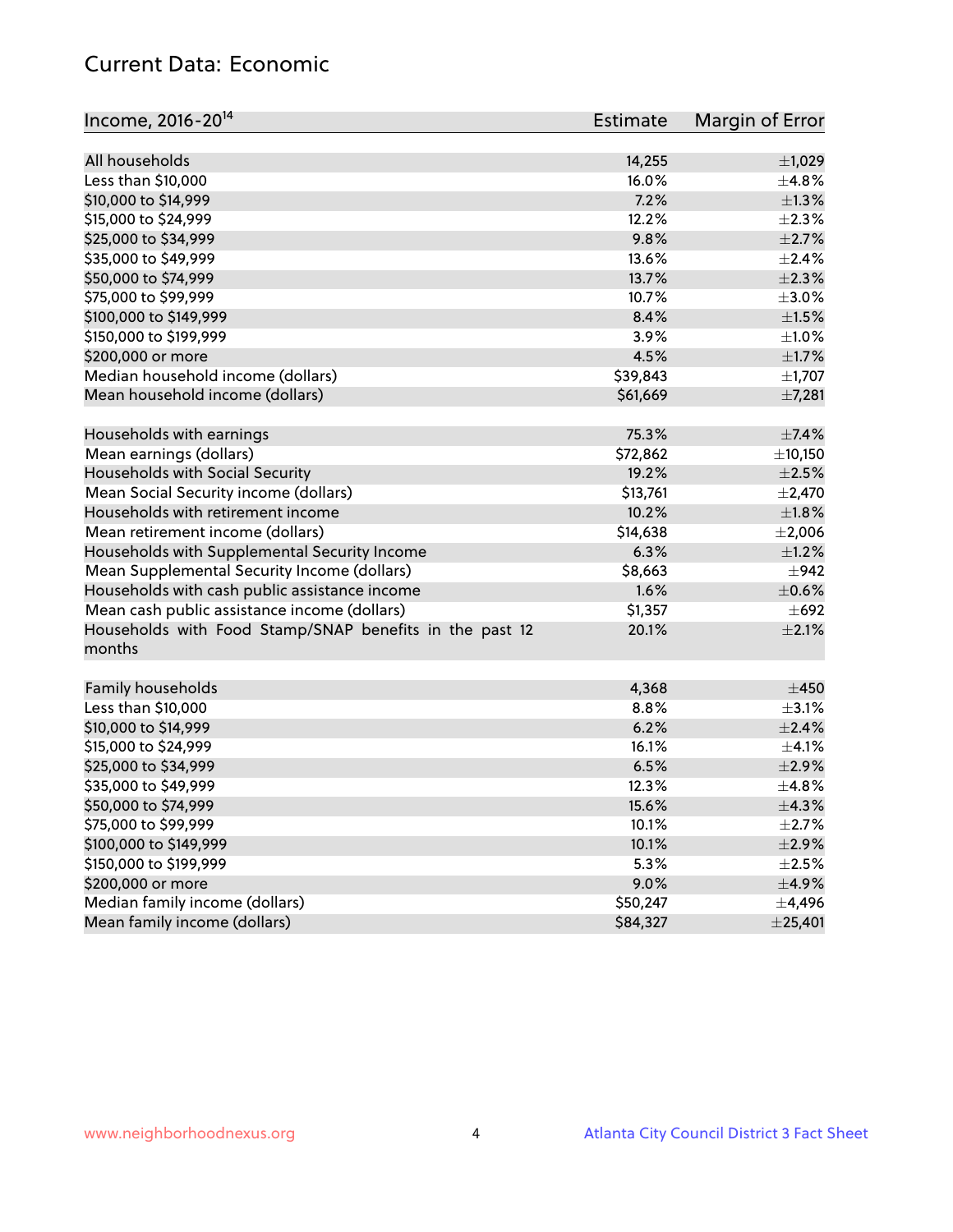# Current Data: Economic, continued...

| Income, 2016-20, continued <sup>15</sup>                                                    | <b>Estimate</b> | Margin of Error        |
|---------------------------------------------------------------------------------------------|-----------------|------------------------|
|                                                                                             |                 |                        |
| Nonfamily households                                                                        | 9,887           | $\pm$ 993              |
| Median nonfamily income (dollars)                                                           | \$35,698        | $\pm 2,017$            |
| Mean nonfamily income (dollars)                                                             | \$50,848        | $\pm 2,165$            |
| Median earnings for workers (dollars)                                                       | \$24,767        | $\pm$ 1,079            |
| Median earnings for male full-time, year-round workers<br>(dollars)                         | \$52,141        | ±1,984                 |
| Median earnings for female full-time, year-round workers<br>(dollars)                       | \$43,582        | $\pm 2,134$            |
| Per capita income (dollars)                                                                 | \$24,143        | ±2,682                 |
| Families Below Poverty Level, 2016-20 <sup>16</sup>                                         | <b>Estimate</b> | <b>Margin of Error</b> |
|                                                                                             |                 |                        |
| <b>All Families</b>                                                                         | 4,368           | $\pm 450$              |
| Percent below poverty                                                                       | 23.2%           | $\pm 3.6\%$            |
| Families with related children under 18 years                                               | 1,891           | $\pm$ 310              |
| Percent below poverty                                                                       | 40.9%           | ±7.3%                  |
| Families with related children under 5 years only                                           | 321             | $\pm$ 171              |
| Percent below poverty                                                                       | 31.7%           | ±28.7%                 |
| Married couple families                                                                     | 1,839           | $\pm$ 321              |
| Percent below poverty                                                                       | 9.0%            | $\pm$ 5.1%             |
| Married couple families with related children under 18 years                                | 563             | $\pm$ 180              |
| Percent below poverty                                                                       | 24.2%           | ±14.4%                 |
| Married couple families with related children under 5 years                                 | 174             | ±113                   |
| Percent below poverty                                                                       | 18.9%           | ±34.5%                 |
|                                                                                             |                 |                        |
| Families with female householder, no spouse present                                         | 1,767           | $\pm 273$              |
| Percent below poverty                                                                       | 36.9%           | $\pm$ 6.1%             |
| Families with female householder, no spouse present with<br>related children under 18 years | 1,122           | $\pm 221$              |
| Percent below poverty                                                                       | 50.2%           | $\pm$ 7.5%             |
| Families with female householder, no spouse present with                                    | 134             | $\pm 99$               |
| related children under 5 years                                                              |                 |                        |
| Percent below poverty                                                                       | 51.5%           | ±29.9%                 |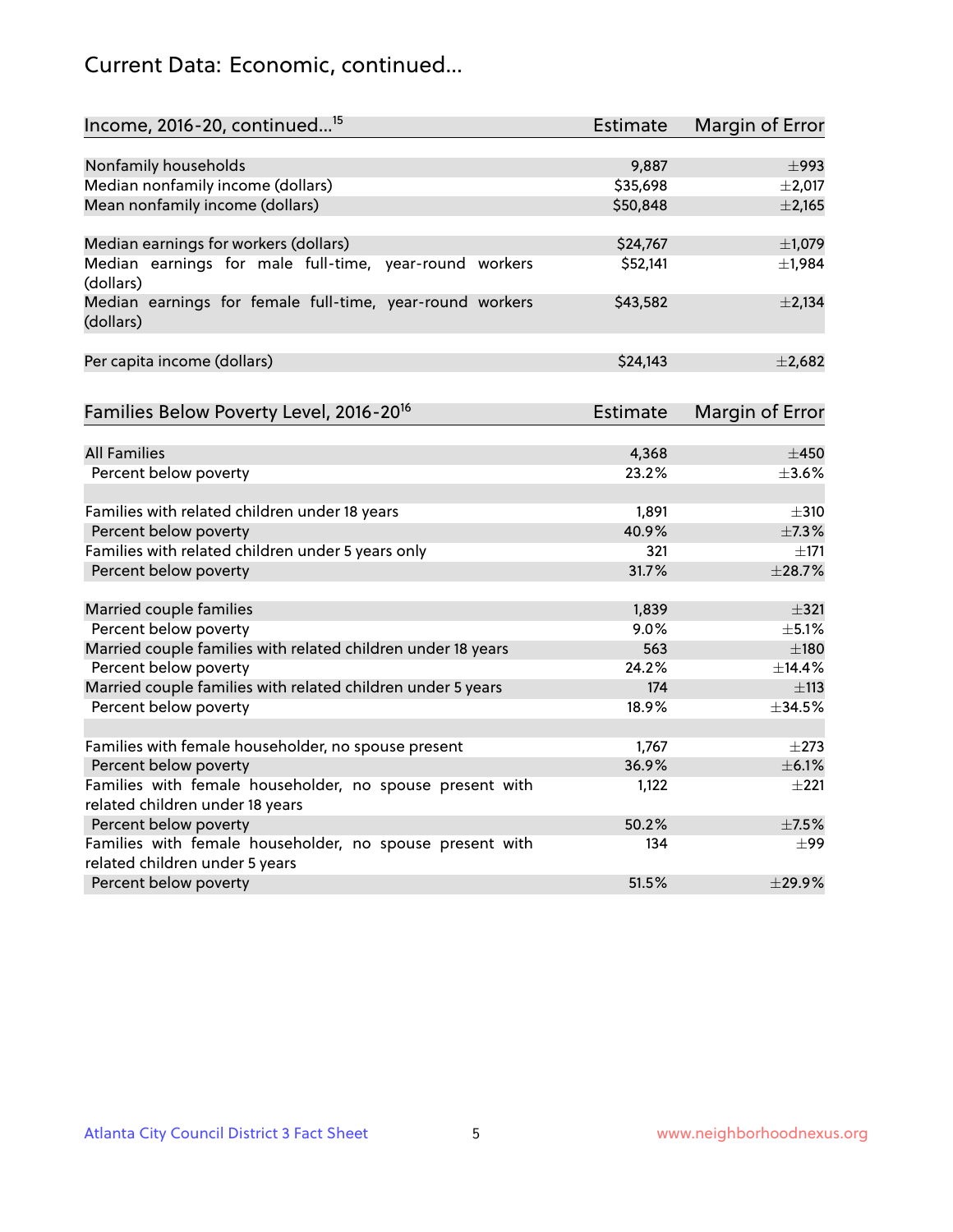## Current Data: Economic, continued...

| People Below Poverty Level, 2016-20 <sup>17</sup> | <b>Estimate</b> | Margin of Error |
|---------------------------------------------------|-----------------|-----------------|
|                                                   |                 |                 |
| Total population                                  | 30,668          | $\pm$ 1,946     |
| Percent below poverty                             | 34.2%           | $\pm 3.6\%$     |
| Population under 18 years                         | 4,280           | $\pm$ 585       |
| Percent below poverty                             | 48.0%           | ±6.8%           |
| Population 18 years and over                      | 26,388          | $\pm$ 1,655     |
| Percent below poverty                             | 32.0%           | $\pm$ 3.7%      |
| Population 18 to 64 years                         | 23,571          | $\pm$ 1,580     |
| Percent below poverty                             | 33.2%           | $\pm$ 4.1%      |
| Population 65 years and over                      | 2,817           | ±491            |
| Percent below poverty                             | 22.2%           | $\pm$ 5.8%      |

| Poverty by Race/Ethnicity, 2016-20 <sup>18</sup> | <b>Estimate</b> | Margin of Error |
|--------------------------------------------------|-----------------|-----------------|
|                                                  |                 |                 |
| Non-Hispanic White population                    | 6,491           | $\pm$ 848       |
| Percent below poverty                            | 26.4%           | $\pm$ 6.7%      |
| <b>Black population</b>                          | 19,177          | $\pm$ 1,680     |
| Percent below poverty                            | 35.0%           | $\pm$ 4.9%      |
| Asian population                                 | 2,869           | $\pm 642$       |
| Percent below poverty                            | 54.3%           | $\pm$ 11.7%     |
| Hispanic or Latino population                    | 1,662           | $\pm$ 505       |
| Percent below poverty                            | 22.4%           | $\pm$ 8.3%      |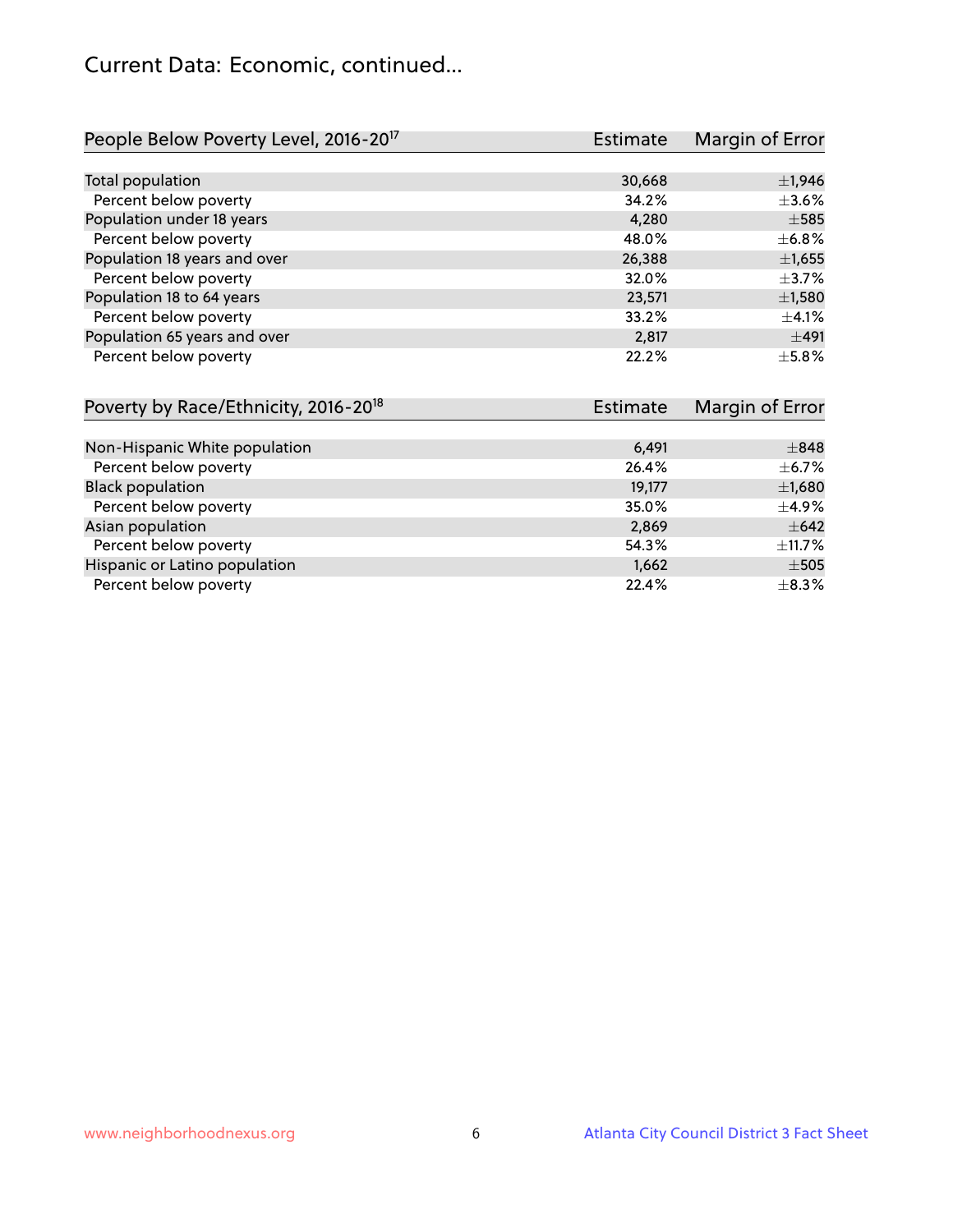# Current Data: Employment

| Employment Status, 2016-20 <sup>19</sup>                      | <b>Estimate</b> | Margin of Error |
|---------------------------------------------------------------|-----------------|-----------------|
|                                                               |                 |                 |
| Population 16 years and over                                  | 37,656          | $\pm$ 1,887     |
| In labor force                                                | 51.1%           | $\pm 2.0\%$     |
| Civilian labor force                                          | 51.1%           | $\pm 2.0\%$     |
| Employed                                                      | 45.7%           | $\pm 2.0\%$     |
| Unemployed                                                    | 5.3%            | $\pm 1.1\%$     |
| <b>Armed Forces</b>                                           | 0.1%            | $\pm$ 0.7%      |
| Not in labor force                                            | 48.9%           | $\pm 2.4\%$     |
|                                                               |                 |                 |
| Civilian labor force                                          | 19,235          | ±1,215          |
| <b>Unemployment Rate</b>                                      | 10.5%           | $\pm 2.2\%$     |
| Females 16 years and over                                     | 15,701          | $\pm$ 973       |
| In labor force                                                | 55.3%           | $\pm$ 3.4%      |
| Civilian labor force                                          | 55.2%           | ±3.4%           |
| Employed                                                      | 49.0%           | $\pm$ 3.4%      |
|                                                               |                 |                 |
| Own children of the householder under 6 years                 | 1,370           | $\pm$ 337       |
| All parents in family in labor force                          | 51.6%           | ±13.0%          |
|                                                               |                 |                 |
| Own children of the householder 6 to 17 years                 | 2,731           | $\pm$ 548       |
| All parents in family in labor force                          | 69.7%           | ±10.8%          |
|                                                               |                 |                 |
| Industry, 2016-20 <sup>20</sup>                               | <b>Estimate</b> | Margin of Error |
|                                                               |                 |                 |
| Civilian employed population 16 years and over                | 17,225          | ±1,151          |
| Agriculture, forestry, fishing and hunting, and mining        | 0.0%            | $\pm$ 0.5%      |
| Construction                                                  | 2.9%            | ±1.0%           |
| Manufacturing                                                 | 4.9%            | $\pm1.6\%$      |
| Wholesale trade                                               | 2.4%            | $\pm 1.1\%$     |
| Retail trade                                                  | 7.6%            | $\pm 1.6\%$     |
| Transportation and warehousing, and utilities                 | 8.5%            | $\pm1.7\%$      |
| Information                                                   | 3.5%            | ±1.0%           |
| Finance and insurance, and real estate and rental and leasing | 4.5%            | $\pm 1.1\%$     |
| Professional, scientific, and management, and administrative  | 19.1%           | $\pm 2.5\%$     |
| and waste management services                                 |                 |                 |
| Educational services, and health care and social assistance   | 24.9%           | ±2.4%           |
| Arts, entertainment, and recreation, and accommodation and    | 13.8%           | $\pm$ 2.4%      |
| food services                                                 |                 |                 |
| Other services, except public administration                  | 4.0%            | $\pm 1.2\%$     |
| Public administration                                         | 3.8%            | $\pm 2.1\%$     |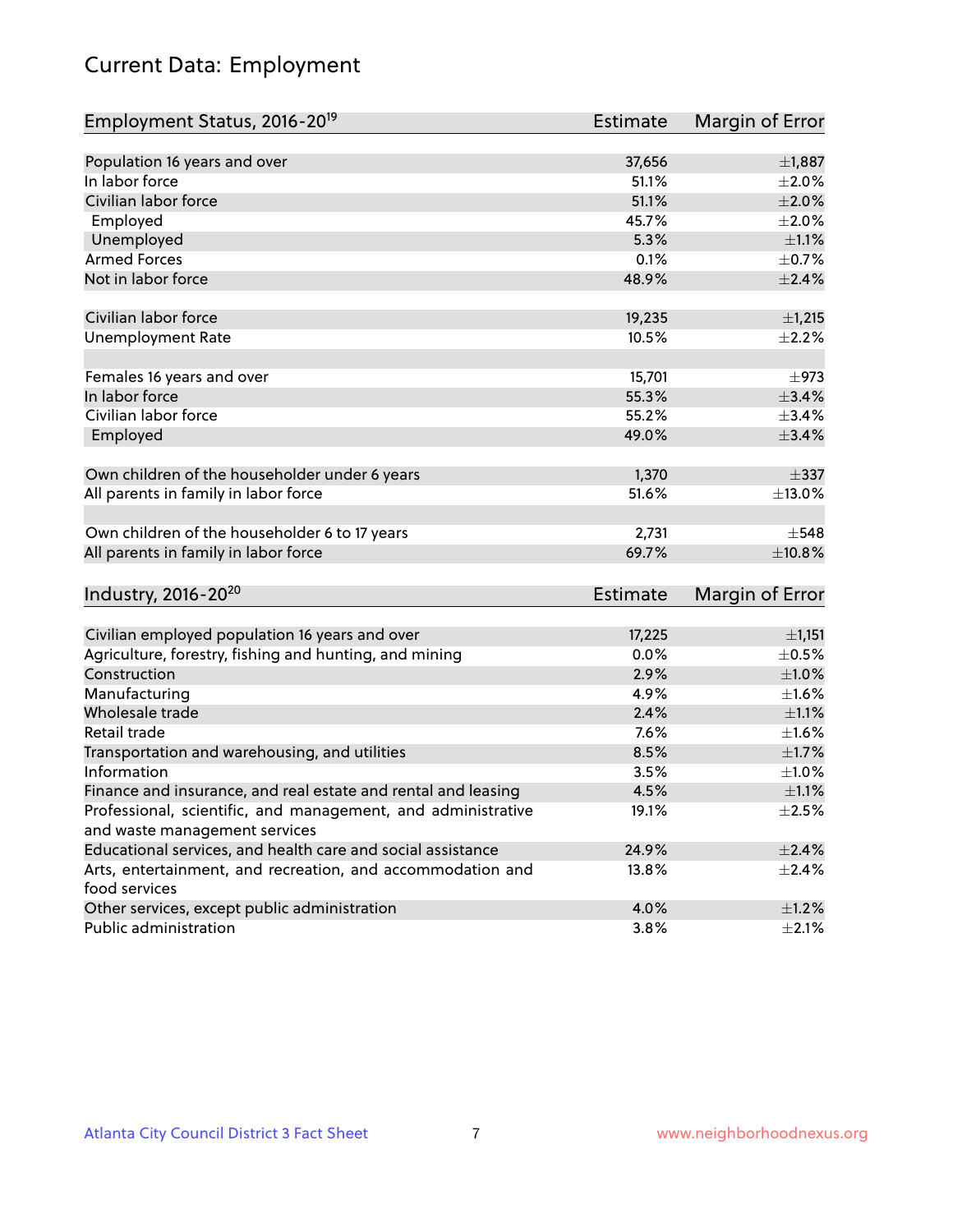# Current Data: Employment, continued...

| Occupation, 2016-20 <sup>21</sup>                            | <b>Estimate</b> | Margin of Error |
|--------------------------------------------------------------|-----------------|-----------------|
| Civilian employed population 16 years and over               | 17,225          | ±1,151          |
| Management, business, science, and arts occupations          | 50.6%           | ±3.4%           |
| Service occupations                                          | 18.6%           | $\pm 3.0\%$     |
| Sales and office occupations                                 | 18.8%           | $\pm 2.3\%$     |
| Natural resources, construction, and maintenance occupations | 3.3%            | $\pm 1.0\%$     |
| Production, transportation, and material moving occupations  | 8.8%            | $\pm 1.7\%$     |
| Class of Worker, 2016-20 <sup>22</sup>                       | Estimate        | Margin of Error |
| Civilian employed population 16 years and over               | 17,225          | ±1,151          |
| Private wage and salary workers                              | 75.5%           | $\pm 2.5\%$     |
| Government workers                                           | 19.4%           | $\pm 2.9\%$     |
| Self-employed in own not incorporated business workers       | 4.7%            | $\pm 1.5\%$     |
| Unpaid family workers                                        | 0.3%            | $\pm$ 0.5%      |
| Job Flows, 2019 <sup>23</sup>                                |                 | 2019            |
|                                                              |                 |                 |
| Total Jobs in district                                       |                 | 36,882          |
| Held by residents of district                                |                 | 2.4%            |
| Held by non-residents of district                            |                 | 97.6%           |
| Jobs by Industry Sector, 2019 <sup>24</sup>                  |                 | 2019            |
| Total Jobs in district                                       |                 | 36,882          |
| <b>Goods Producing sectors</b>                               |                 | 3.0%            |
| Trade, Transportation, and Utilities sectors                 |                 | 9.0%            |
| All Other Services sectors                                   |                 | 88.0%           |
| Total Jobs in district held by district residents            |                 | 900             |
| <b>Goods Producing sectors</b>                               |                 | 3.0%            |
| Trade, Transportation, and Utilities sectors                 |                 | 8.1%            |
| All Other Services sectors                                   |                 | 88.9%           |
| Jobs by Earnings, 2019 <sup>25</sup>                         |                 | 2019            |
|                                                              |                 |                 |
| Total Jobs in district                                       |                 | 36,882          |
| Jobs with earnings \$1250/month or less                      |                 | 24.4%           |
| Jobs with earnings \$1251/month to \$3333/month              |                 | 27.7%           |
| Jobs with earnings greater than \$3333/month                 |                 | 47.9%           |
| Total Jobs in district held by district residents            |                 | 900             |
| Jobs with earnings \$1250/month or less                      |                 | 31.7%           |
| Jobs with earnings \$1251/month to \$3333/month              |                 | 25.6%           |
| Jobs with earnings greater than \$3333/month                 |                 | 42.8%           |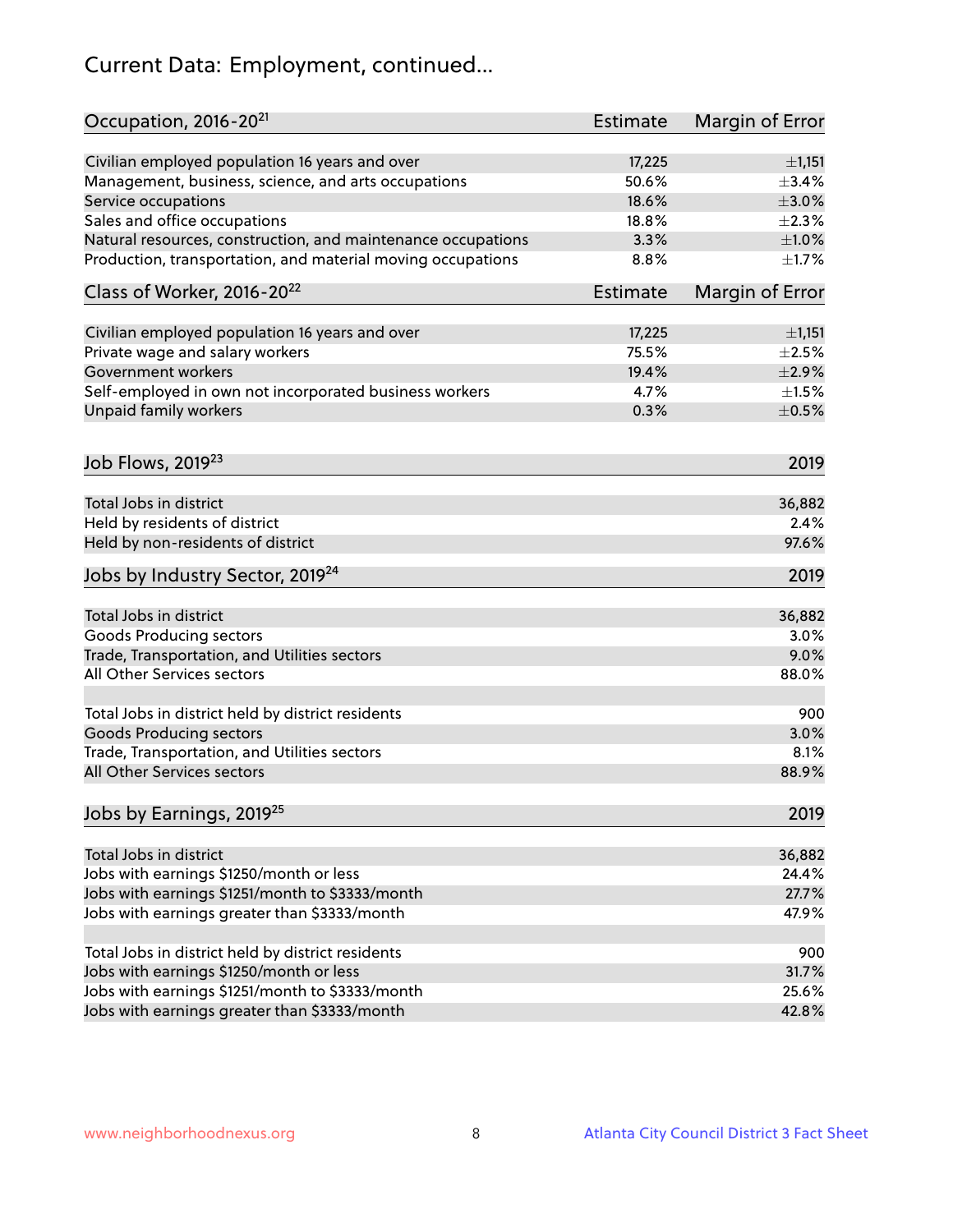# Current Data: Employment, continued...

| Jobs by Age of Worker, 2019 <sup>26</sup>         | 2019   |
|---------------------------------------------------|--------|
|                                                   |        |
| Total Jobs in district                            | 36,882 |
| Jobs with workers age 29 or younger               | 24.8%  |
| Jobs with workers age 30 to 54                    | 55.9%  |
| Jobs with workers age 55 or older                 | 19.3%  |
|                                                   |        |
| Total Jobs in district held by district residents | 900    |
| Jobs with workers age 29 or younger               | 31.0%  |
| Jobs with workers age 30 to 54                    | 54.4%  |
| Jobs with workers age 55 or older                 | 14.6%  |

#### Current Data: Education

| School Enrollment, 2016-20 <sup>27</sup>       | Estimate | Margin of Error |
|------------------------------------------------|----------|-----------------|
|                                                |          |                 |
| Population 3 years and over enrolled in school | 16,999   | $\pm$ 1,209     |
| Nursery school, preschool                      | 1.3%     | $\pm$ 0.6%      |
| Kindergarten                                   | 1.4%     | $\pm$ 0.7%      |
| Elementary school (grades 1-8)                 | 10.7%    | $\pm 2.1\%$     |
| High school (grades 9-12)                      | 5.9%     | $\pm 1.5\%$     |
| College or graduate school                     | 80.7%    | $\pm 2.9\%$     |

| Educational Attainment, 2016-20 <sup>28</sup> | <b>Estimate</b> | Margin of Error |
|-----------------------------------------------|-----------------|-----------------|
|                                               |                 |                 |
| Population 25 years and over                  | 23,396          | $\pm$ 1,571     |
| Less than 9th grade                           | 2.6%            | $\pm$ 0.9%      |
| 9th to 12th grade, no diploma                 | 10.0%           | $\pm 1.5\%$     |
| High school graduate (includes equivalency)   | 24.9%           | $\pm 2.6\%$     |
| Some college, no degree                       | 16.1%           | $\pm$ 1.7%      |
| Associate's degree                            | 4.6%            | $\pm$ 0.9%      |
| Bachelor's degree                             | 26.0%           | $\pm$ 3.7%      |
| Graduate or professional degree               | 15.7%           | $\pm 1.8\%$     |
|                                               |                 |                 |
| Percent high school graduate or higher        | 87.3%           | $\pm$ 1.4%      |
| Percent bachelor's degree or higher           | 41.7%           | $\pm$ 3.7%      |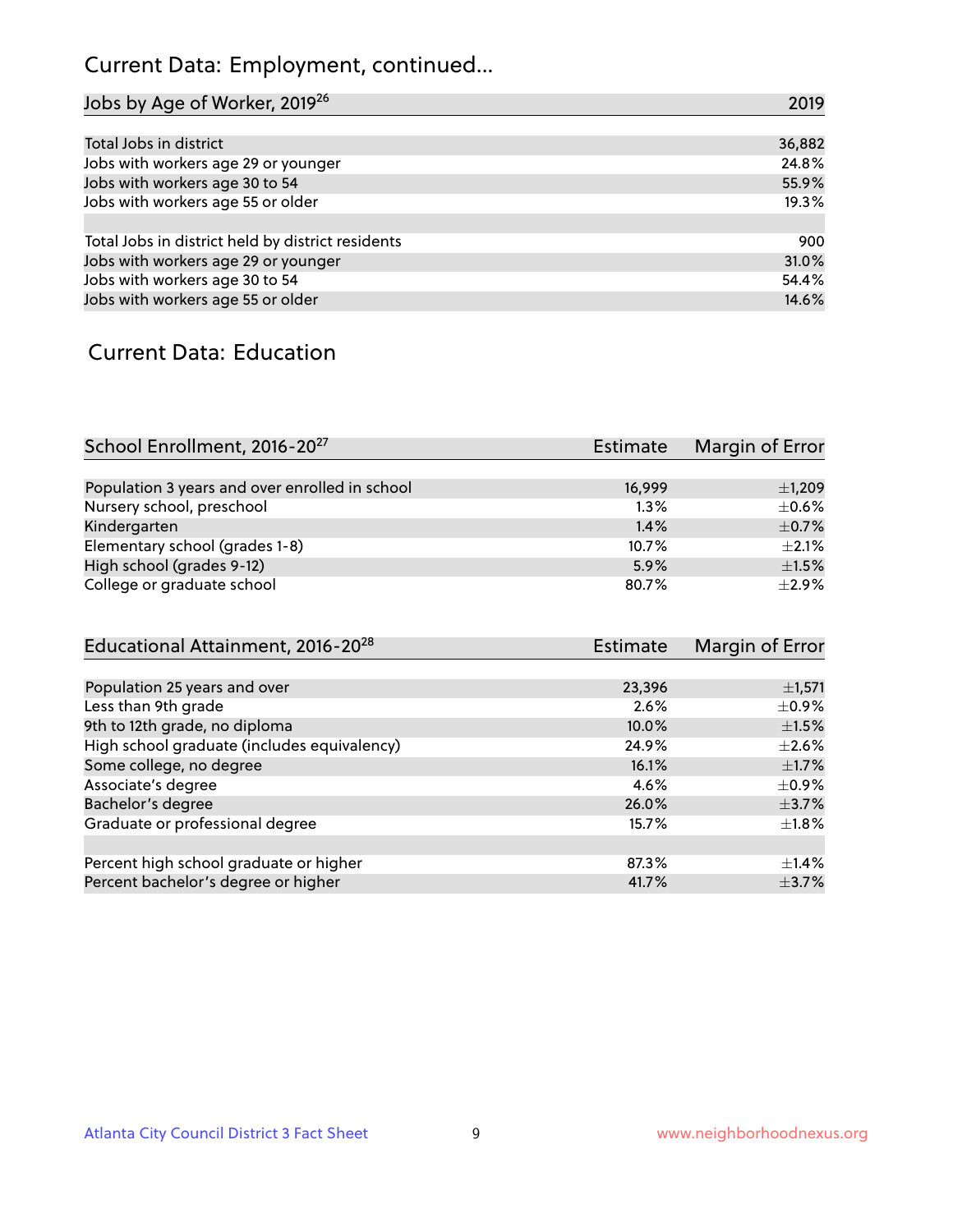# Current Data: Housing

| Households by Type, 2016-20 <sup>29</sup>            | <b>Estimate</b> | Margin of Error        |
|------------------------------------------------------|-----------------|------------------------|
|                                                      |                 |                        |
| Total households                                     | 14,255          | ±1,029                 |
| Family households (families)                         | 30.6%           | $\pm 2.3\%$            |
| With own children under 18 years                     | 11.2%           | $\pm1.8\%$             |
| Married-couple family                                | 12.9%           | $\pm 2.0\%$            |
| With own children of the householder under 18 years  | 3.4%            | $\pm 1.1\%$            |
| Male householder, no spouse present, family          | 5.3%            | $\pm 1.6\%$            |
| With own children of the householder under 18 years  | 1.2%            | $\pm$ 0.7%             |
| Female householder, no spouse present, family        | 12.4%           | $\pm 1.6\%$            |
| With own children of the householder under 18 years  | 6.5%            | $\pm$ 1.4%             |
| Nonfamily households                                 | 69.4%           | ±4.8%                  |
| Householder living alone                             | 52.5%           | $\pm$ 5.7%             |
| 65 years and over                                    | $9.0\%$         | $\pm 2.2\%$            |
|                                                      |                 |                        |
| Households with one or more people under 18 years    | 13.3%           | $\pm1.7\%$             |
| Households with one or more people 65 years and over | 16.7%           | $\pm 2.5\%$            |
| Average household size                               | 2.11            | $\pm$ 0.20             |
| Average family size                                  | 3.32            | $\pm$ 0.12             |
| Housing Occupancy, 2016-20 <sup>30</sup>             | <b>Estimate</b> | Margin of Error        |
| Total housing units                                  | 19,244          | ±1,016                 |
| Occupied housing units                               | 74.1%           | $\pm 3.6\%$            |
| Vacant housing units                                 | 25.9%           | $\pm1.8\%$             |
|                                                      |                 |                        |
| Homeowner vacancy rate                               | 2.0             | ±1.8                   |
| Rental vacancy rate                                  | 7.9             | $\pm 1.9$              |
| Units in Structure, 2016-20 <sup>31</sup>            | Estimate        | <b>Margin of Error</b> |
| Total housing units                                  | 19,244          | $\pm 1,016$            |
| 1-unit, detached                                     | 34.6%           | $\pm$ 3.9%             |
| 1-unit, attached                                     | 2.3%            | $\pm$ 0.9%             |
| 2 units                                              | 3.4%            | $\pm$ 0.9%             |
|                                                      | 4.3%            |                        |
| 3 or 4 units                                         |                 | $\pm 1.2\%$            |
| 5 to 9 units                                         | 8.1%            | $\pm 1.3\%$            |
| 10 to 19 units                                       | 9.6%            | $\pm 1.3\%$            |
| 20 or more units                                     | 37.4%           | $\pm 2.4\%$            |
| Mobile home                                          | 0.3%            | $\pm$ 0.4%             |
| Boat, RV, van, etc.                                  | $0.0\%$         | $\pm$ 0.3%             |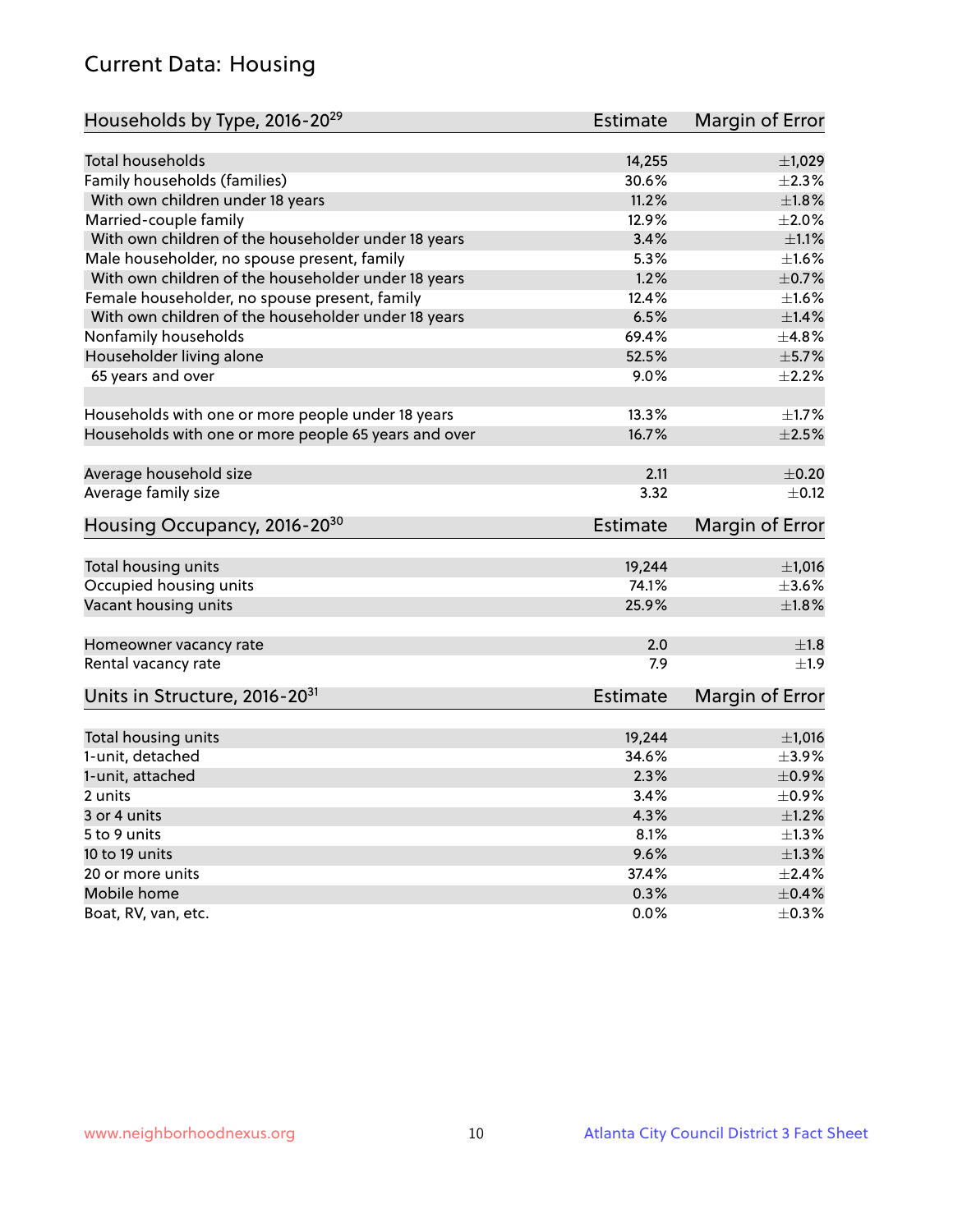## Current Data: Housing, continued...

| Year Structure Built, 2016-20 <sup>32</sup>    | Estimate        | <b>Margin of Error</b> |
|------------------------------------------------|-----------------|------------------------|
| Total housing units                            | 19,244          | $\pm$ 1,016            |
| Built 2014 or later                            | 6.9%            | $\pm1.5\%$             |
| Built 2010 to 2013                             | 4.6%            | $\pm$ 0.9%             |
| Built 2000 to 2009                             | 27.1%           | $\pm 2.1\%$            |
| Built 1990 to 1999                             | 10.0%           | $\pm1.6\%$             |
| Built 1980 to 1989                             | 4.7%            | $\pm 1.1\%$            |
| Built 1970 to 1979                             | 5.4%            | ±1.3%                  |
| Built 1960 to 1969                             | 10.3%           | $\pm1.6\%$             |
| Built 1950 to 1959                             | 16.6%           | $\pm$ 4.1%             |
| Built 1940 to 1949                             | 6.8%            | $\pm 1.1\%$            |
| Built 1939 or earlier                          | 7.7%            | $\pm 1.1\%$            |
| Housing Tenure, 2016-2033                      | Estimate        | Margin of Error        |
| Occupied housing units                         | 14,255          | ±1,029                 |
| Owner-occupied                                 | 33.6%           | $\pm$ 5.4%             |
| Renter-occupied                                | 66.4%           | ±6.7%                  |
| Average household size of owner-occupied unit  | 1.96            | $\pm$ 0.43             |
| Average household size of renter-occupied unit | 2.18            | $\pm 0.08$             |
| Residence 1 Year Ago, 2016-20 <sup>34</sup>    | <b>Estimate</b> | <b>Margin of Error</b> |
| Population 1 year and over                     | 41,495          | ±2,092                 |
| Same house                                     | 68.5%           | $\pm 2.9\%$            |
| Different house in the U.S.                    | 28.0%           | $\pm1.8\%$             |
| Same county                                    | 13.6%           | $\pm1.5\%$             |
| Different county                               | 14.4%           | ±1.4%                  |
| Same state                                     | 8.9%            | $\pm 1.1\%$            |
| Different state                                | 5.5%            | ±1.0%                  |
| Abroad                                         | 3.5%            | $\pm$ 1.4%             |
| Value of Housing Unit, 2016-20 <sup>35</sup>   | <b>Estimate</b> | Margin of Error        |
| Owner-occupied units                           | 4,788           | $\pm$ 843              |
| Less than \$50,000                             | 7.0%            | $\pm 3.5\%$            |
| \$50,000 to \$99,999                           | 12.6%           | $\pm$ 3.6%             |
| \$100,000 to \$149,999                         | 19.3%           | ±13.3%                 |
| \$150,000 to \$199,999                         | 25.1%           | $\pm$ 7.9%             |
| \$200,000 to \$299,999                         | 15.8%           | $\pm 3.5\%$            |
| \$300,000 to \$499,999                         | 14.2%           | $\pm 2.9\%$            |
| \$500,000 to \$999,999                         | 5.6%            | ±4.3%                  |
| \$1,000,000 or more                            | 0.4%            | $\pm 2.0\%$            |
| Mortgage Status, 2016-20 <sup>36</sup>         | <b>Estimate</b> | Margin of Error        |
| Owner-occupied units                           | 4,788           | $\pm$ 843              |
| Housing units with a mortgage                  | 60.8%           | $\pm 1.1\%$            |

Housing units without a mortgage  $\pm 12.5\%$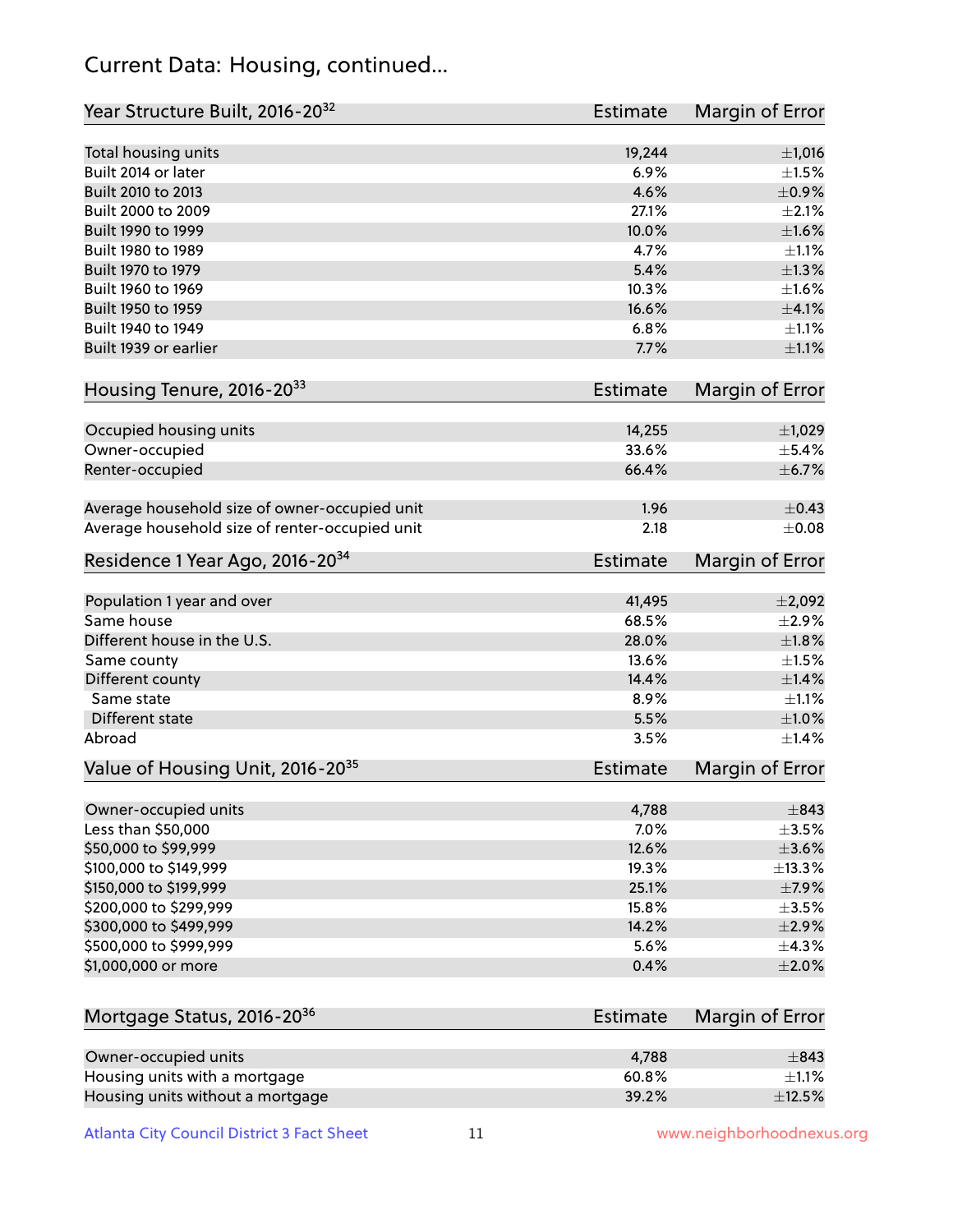# Current Data: Housing, continued...

| Selected Monthly Owner Costs, 2016-20 <sup>37</sup> | <b>Estimate</b> | Margin of Error |
|-----------------------------------------------------|-----------------|-----------------|
|                                                     |                 |                 |
| Housing units with a mortgage                       | 2,912           | $\pm$ 516       |
| Less than \$300                                     | 0.2%            | $\pm 2.7\%$     |
| \$300 to \$499                                      | 2.0%            | $\pm 2.9\%$     |
| \$500 to \$999                                      | 23.9%           | ±12.2%          |
| \$1,000 to \$1,499                                  | 32.0%           | $\pm$ 7.7%      |
| \$1,500 to \$1,999                                  | 20.6%           | $\pm$ 5.0%      |
| \$2,000 to \$2,999                                  | 14.9%           | ±4.9%           |
| \$3,000 or more                                     | 6.4%            | $\pm$ 7.2%      |
|                                                     |                 |                 |
| Median (dollars)                                    | \$1,364         | $\pm$ 58        |
|                                                     |                 |                 |
| Housing units without a mortgage                    | 1,876           | $\pm 684$       |
| Less than \$150                                     | 27.1%           | ±32.7%          |
| \$150 to \$249                                      | 7.3%            | $\pm$ 4.6%      |
| \$250 to \$349                                      | 15.7%           | $\pm 4.5\%$     |
| \$350 to \$499                                      | 23.4%           | $\pm$ 11.6%     |
| \$500 to \$699                                      | 16.7%           | $\pm 4.6\%$     |
| \$700 or more                                       | 9.8%            | $\pm$ 9.1%      |
|                                                     |                 |                 |
| Median (dollars)                                    | \$350           | $\pm 24$        |

| Selected Monthly Owner Costs as a Percentage of | Estimate | Margin of Error |
|-------------------------------------------------|----------|-----------------|
| Household Income, 2016-20 <sup>38</sup>         |          |                 |
|                                                 |          |                 |
| Housing units with a mortgage <sup>39</sup>     | 2,883    | $\pm$ 559       |
| Less than 20.0 percent                          | 53.9%    | $\pm$ 12.4%     |
| 20.0 to 24.9 percent                            | 9.1%     | $\pm$ 5.5%      |
| 25.0 to 29.9 percent                            | 9.8%     | $\pm$ 5.6%      |
| 30.0 to 34.9 percent                            | 4.6%     | $\pm 2.8\%$     |
| 35.0 percent or more                            | 22.5%    | $\pm$ 4.3%      |
|                                                 |          |                 |
| Housing units without a mortgage <sup>40</sup>  | 1,418    | $\pm 286$       |
| Less than 10.0 percent                          | 37.4%    | $\pm$ 6.2%      |
| 10.0 to 14.9 percent                            | 13.8%    | $\pm$ 7.0%      |
| 15.0 to 19.9 percent                            | 24.3%    | $\pm$ 8.8%      |
| 20.0 to 24.9 percent                            | $5.0\%$  | $\pm$ 4.7%      |
| 25.0 to 29.9 percent                            | 4.8%     | $\pm$ 4.7%      |
| 30.0 to 34.9 percent                            | $2.0\%$  | $\pm$ 4.1%      |
| 35.0 percent or more                            | 12.6%    | $\pm$ 9.1%      |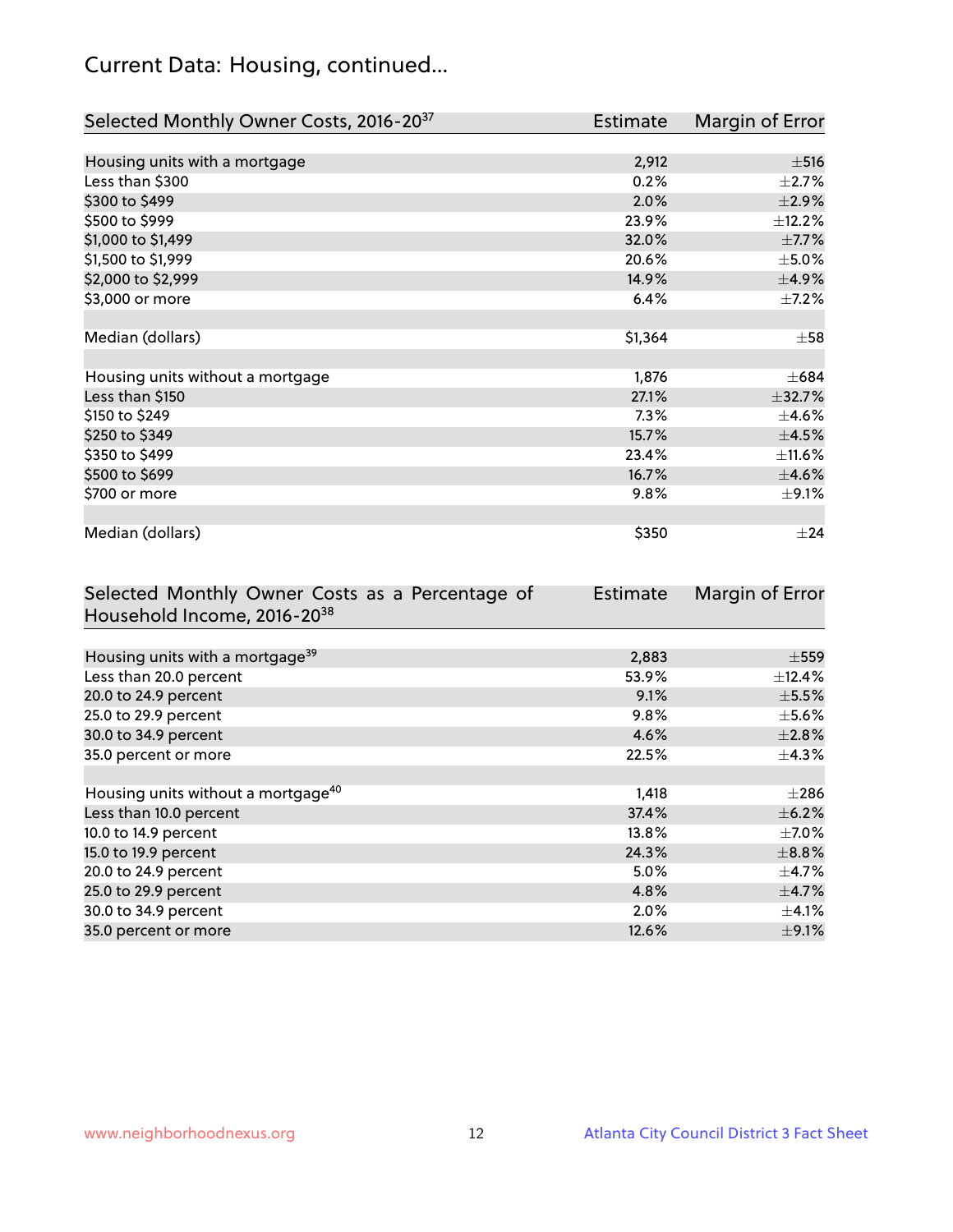## Current Data: Housing, continued...

| Gross Rent, 2016-20 <sup>41</sup>               | <b>Estimate</b> | Margin of Error |
|-------------------------------------------------|-----------------|-----------------|
|                                                 |                 |                 |
| Occupied units paying rent                      | 9,177           | $\pm$ 667       |
| Less than \$200                                 | 0.9%            | $\pm$ 1.2%      |
| \$200 to \$499                                  | 6.0%            | $\pm 2.2\%$     |
| \$500 to \$749                                  | 14.4%           | $\pm$ 4.2%      |
| \$750 to \$999                                  | 17.1%           | ±3.3%           |
| \$1,000 to \$1,499                              | 26.7%           | $\pm$ 2.9%      |
| \$1,500 to \$1,999                              | 22.5%           | ±3.3%           |
| \$2,000 or more                                 | 12.3%           | $\pm$ 3.2%      |
| Median (dollars)                                | \$1,187         | $\pm$ 38        |
|                                                 |                 |                 |
| No rent paid                                    | 289             | ±126            |
|                                                 |                 |                 |
| Gross Rent as a Percentage of Household Income, | <b>Estimate</b> | Margin of Error |
| $2016 - 20^{42}$                                |                 |                 |
|                                                 |                 |                 |
| Occupied units paying rent <sup>43</sup>        | 8,746           | $\pm$ 744       |
| Less than 15.0 percent                          | 6.5%            | ±1.9%           |
| 15.0 to 19.9 percent                            | 9.7%            | $\pm 2.0\%$     |
| 20.0 to 24.9 percent                            | 8.8%            | $\pm 2.0\%$     |
| 25.0 to 29.9 percent                            | 12.7%           | $\pm$ 3.1%      |
| 30.0 to 34.9 percent                            | 11.0%           | $\pm$ 3.5%      |
| 35.0 percent or more                            | 51.3%           | $\pm$ 4.1%      |

# Current Data: Transportation

| Commuting to Work, 2016-20 <sup>44</sup>  | <b>Estimate</b> | Margin of Error |
|-------------------------------------------|-----------------|-----------------|
|                                           |                 |                 |
| Workers 16 years and over                 | 16,826          | $\pm$ 1,047     |
| Car, truck, or van - drove alone          | 50.7%           | $\pm$ 3.4%      |
| Car, truck, or van - carpooled            | 6.4%            | $\pm 1.5\%$     |
| Public transportation (excluding taxicab) | $11.6\%$        | $\pm 1.8\%$     |
| Walked                                    | 13.5%           | $\pm 2.3\%$     |
| Other means                               | 4.3%            | $\pm 1.2\%$     |
| Worked at home                            | 13.5%           | $\pm$ 3.1%      |
|                                           |                 |                 |
| Mean travel time to work (minutes)        | 25.4            | $\pm 1.0$       |

| Access to a Vehicle, 2016-20 <sup>45</sup> | Estimate | <b>Margin of Error</b> |
|--------------------------------------------|----------|------------------------|
|                                            |          |                        |
| Occupied housing units                     | 14,255   | $\pm$ 1,029            |
| No vehicles available                      | 25.2%    | $\pm 2.5\%$            |
| 1 vehicle available                        | 50.0%    | $\pm$ 5.6%             |
| 2 vehicles available                       | 19.3%    | $+2.1%$                |
| 3 or more vehicles available               | 5.5%     | $+1.5%$                |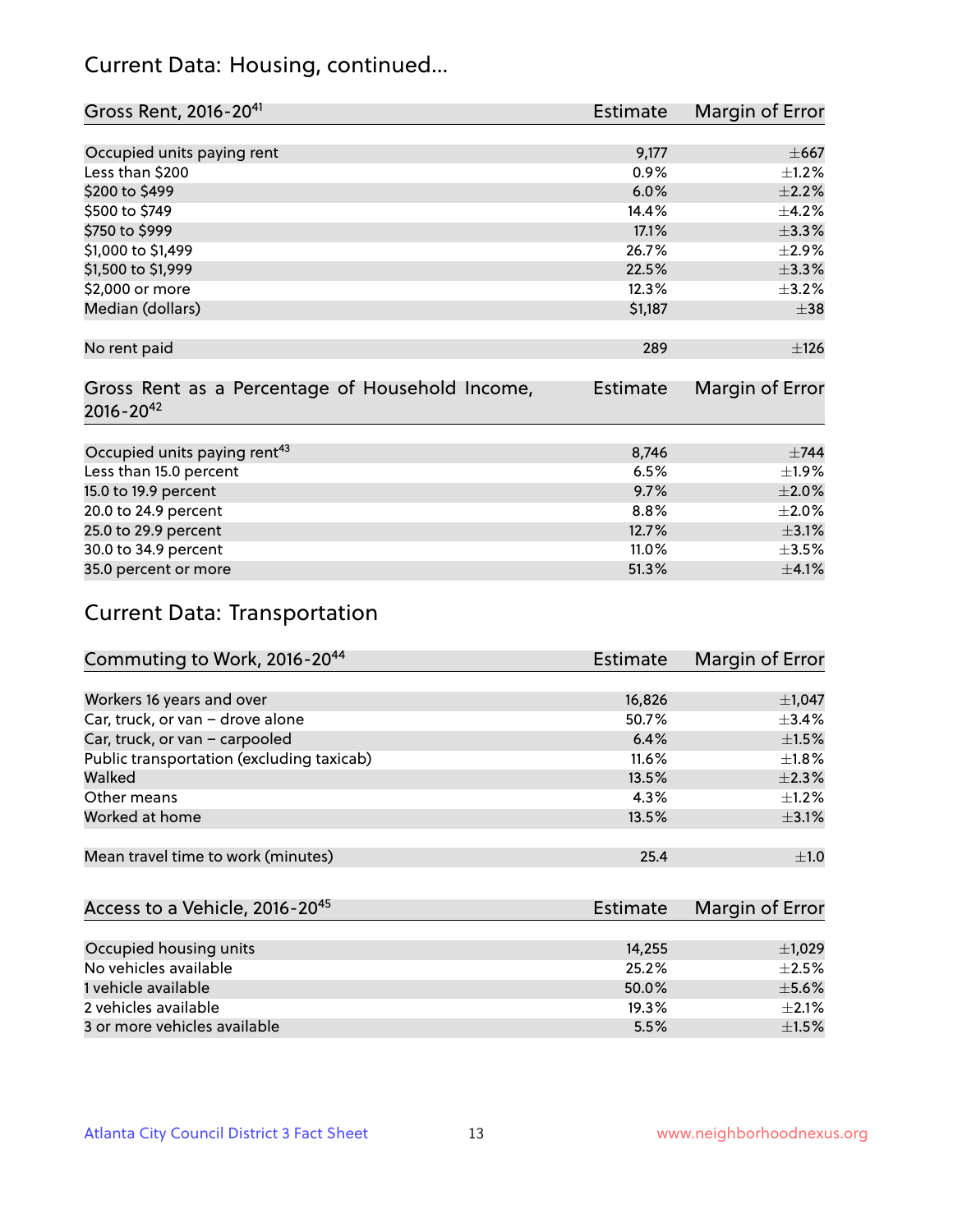## Current Data: Health

| Health Insurance coverage, 2016-2046                    | <b>Estimate</b> | Margin of Error |
|---------------------------------------------------------|-----------------|-----------------|
|                                                         |                 |                 |
| Civilian Noninstitutionalized Population                | 38,993          | $\pm 2,031$     |
| With health insurance coverage                          | 87.1%           | $\pm$ 6.4%      |
| With private health insurance coverage                  | 69.4%           | $\pm 2.0\%$     |
| With public health coverage                             | 23.1%           | $\pm 2.4\%$     |
| No health insurance coverage                            | 12.9%           | $\pm1.6\%$      |
| Civilian Noninstitutionalized Population Under 19 years | 6,389           | ± 6,389         |
| No health insurance coverage                            | 9.2%            | $\pm$ 4.0%      |
|                                                         |                 |                 |
| Civilian Noninstitutionalized Population 19 to 64 years | 29,786          | $\pm$ 1,650     |
| In labor force:                                         | 18,358          | $\pm$ 1,170     |
| Employed:                                               | 16,532          | ±1,051          |
| With health insurance coverage                          | 87.5%           | ±2.4%           |
| With private health insurance coverage                  | 83.9%           | $\pm 2.9\%$     |
| With public coverage                                    | 4.6%            | $\pm 1.1\%$     |
| No health insurance coverage                            | 12.5%           | $\pm 2.3\%$     |
|                                                         |                 |                 |
| Unemployed:                                             | 1,827           | ±1,051          |
| With health insurance coverage                          | 53.8%           | $\pm$ 6.6%      |
| With private health insurance coverage                  | 39.1%           | $\pm$ 8.7%      |
| With public coverage                                    | 15.9%           | $\pm$ 4.9%      |
| No health insurance coverage                            | 46.2%           | ±11.4%          |
|                                                         |                 |                 |
| Not in labor force:                                     | 11,428          | $\pm$ 1,088     |
| With health insurance coverage                          | 87.0%           | ±3.4%           |
| With private health insurance coverage                  | 72.4%           | $\pm$ 4.7%      |
| With public coverage                                    | 21.2%           | $\pm$ 6.2%      |
| No health insurance coverage                            | 13.0%           | ±2.8%           |